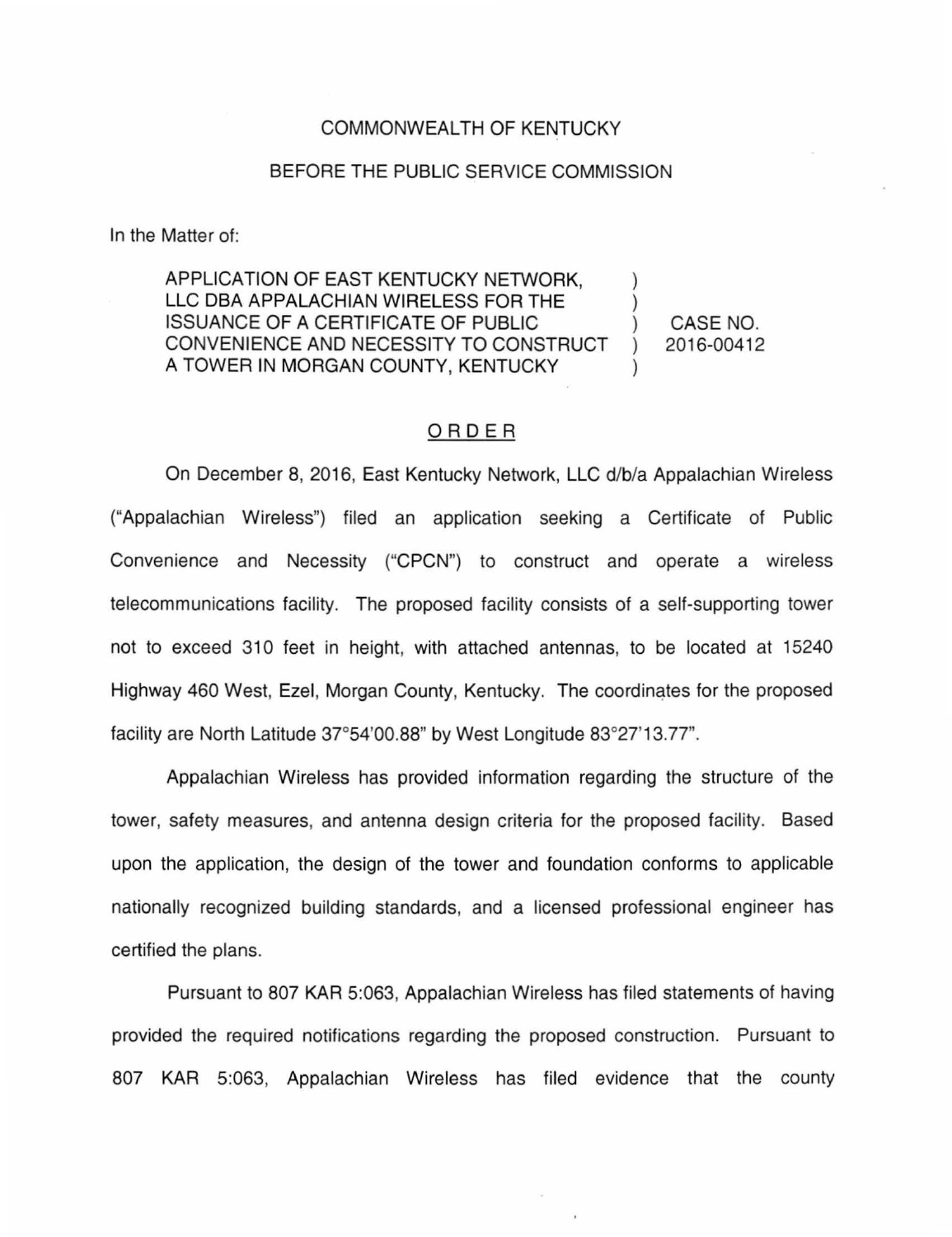judge/executive and all property owners within 500 feet and contiguous to the cell site have been notified of the proposed construction. The notices solicited any comments and informed the recipients of their right to request intervention. To date, no public comments have been filed with the Commission.

Appalachian Wireless has filed applications with the Federal Aviation Administration and the Kentucky Airport Zoning Commission seeking approval for the construction and operation of the proposed facility. Both applications have been approved.

The Commission, having considered the evidence of record and being otherwise sufficiently advised, finds that Appalachian Wireless has demonstrated that a facility is necessary to provide adequate utility service and, therefore, a CPCN to construct the proposed facility should be granted.

Pursuant to KRS 278.280, the Commission is required to determine proper practices to be observed when it finds, upon complaint or on its own motion, that the facilities of any utility subject to its jurisdiction are unreasonable, unsafe, improper, or insufficient. To assist the Commission in its efforts to comply with this mandate, Appalachian Wireless should notify the Commission if the antenna tower is not used to provide service in the manner set out in the application and this Order. Upon receipt of such notice, the Commission may, on its own motion, institute proceedings to consider the proper practices, including removal of the unused antenna tower, which should be observed by Appalachian Wireless.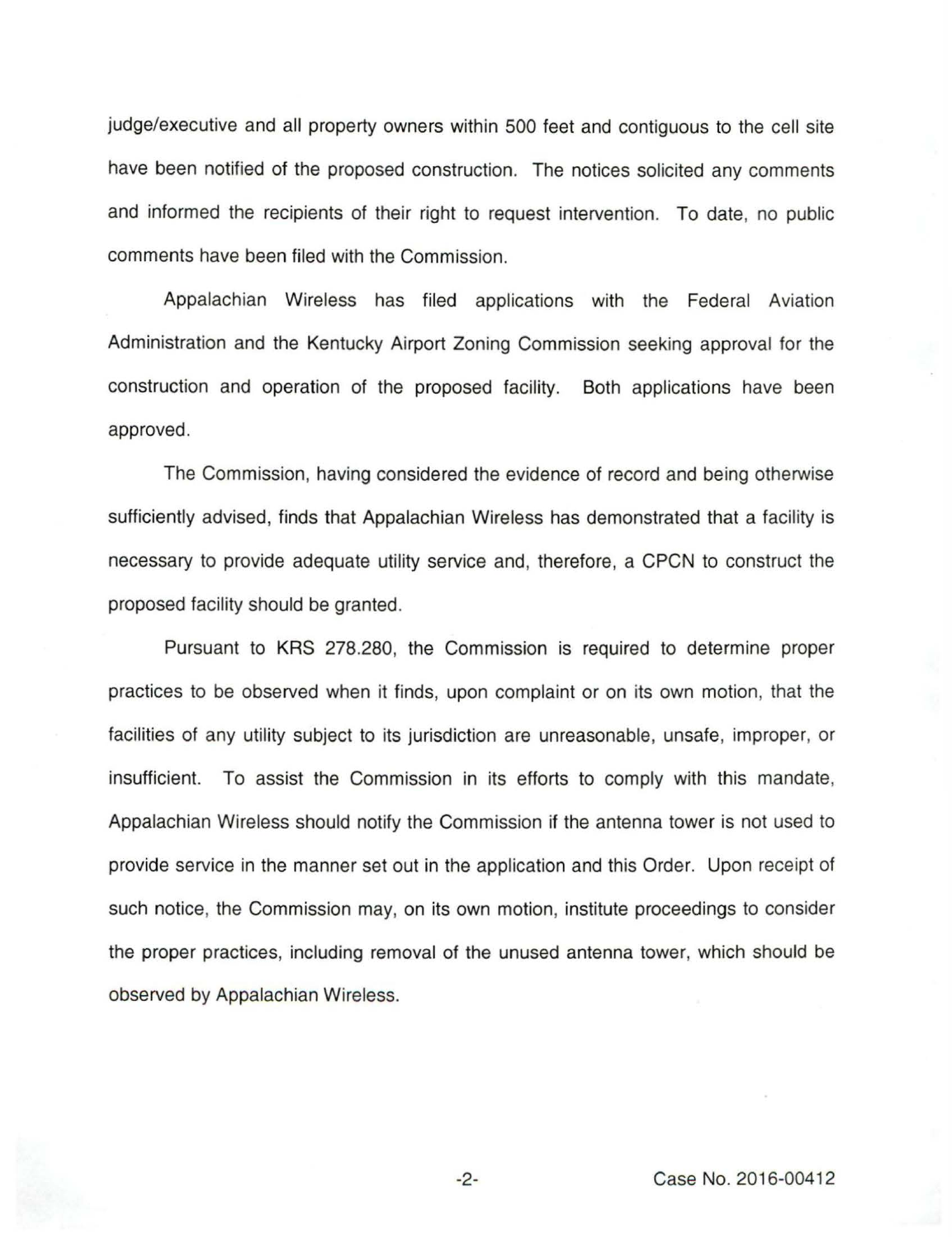IT IS THEREFORE ORDERED that:

1. Appalachian Wireless is granted a CPCN to construct a wireless telecommunications facility. The proposed facility consists of a self-supporting tower not to exceed 310 feet in height, with attached antennas, to be located at 15240 Highway 460 West, Ezel, Morgan County, Kentucky. The coordinates for the proposed facility are North Latitude 37°54'00.88" by West Longitude 83°27'13.77".

2. Appalachian Wireless shall immediately notify the Commission in writing, if, after the antenna tower is built and utility service is commenced, the tower is not used for a period of three months in the manner authorized by this Order.

3. Documents filed, if any, in the future pursuant to ordering paragraph 2 herein shall reference this case number and shall be retained in the utility's general correspondence file.

By the Commission

ENTERED **JAN 2 5 2017**  KENTUCKY PUBLIC SERVICE COMMISSION

ATTEST:

2 Mathews

Executive Director